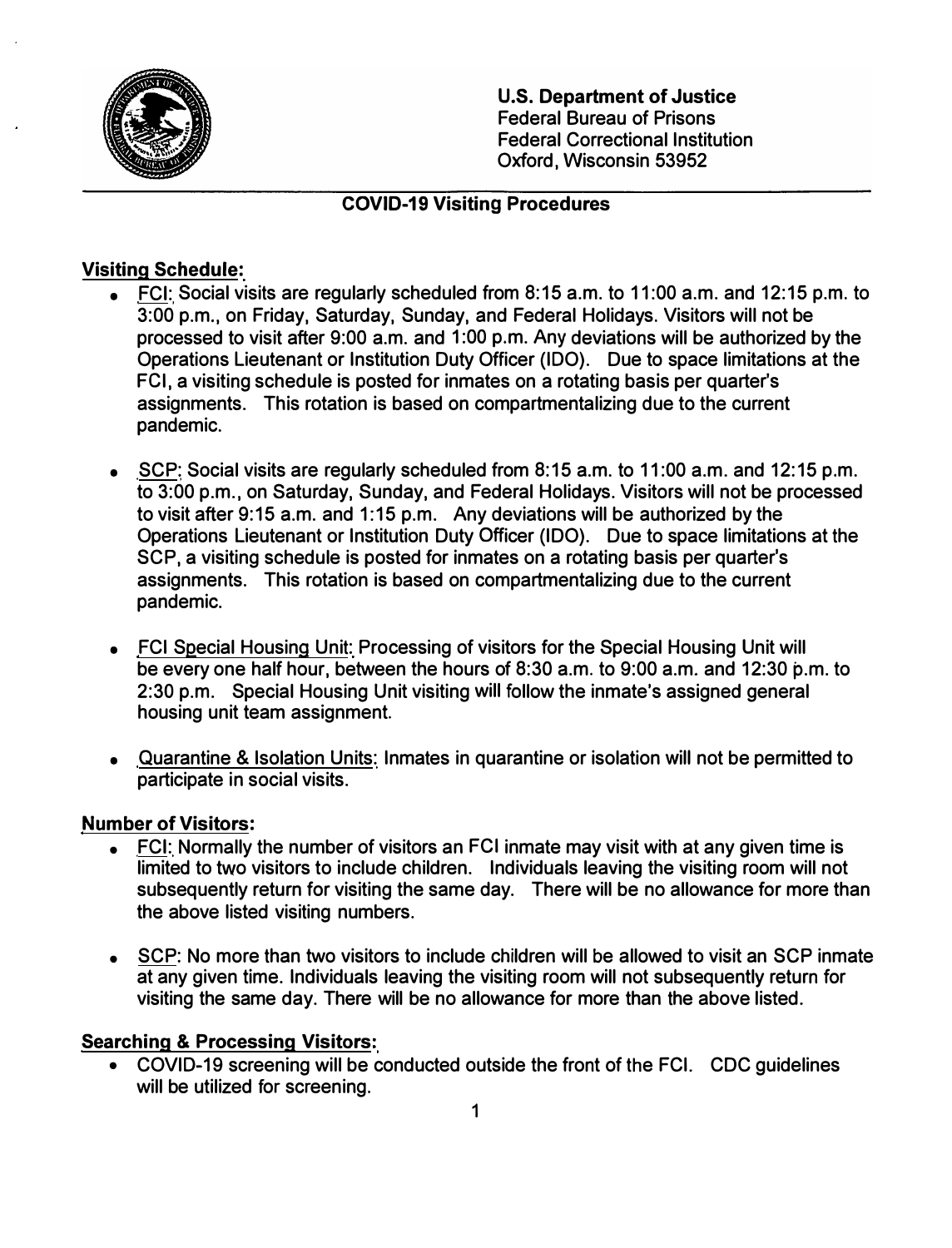- Upon completion of COVID-19 screening, visitors will be given a mask and the **Notification to Visitor form to complete in their car. The lobby officer will still review the** form with the visitor when they are processed through the front lobby screening. **Alcohol-based hand sanitizer is mounted for visitor use in the entrance, exit and waiting areas.**
- **• Visitors must be able to successfully clear established COVID-19 screening and search procedures before being authorized entry into the facility. Visitors must successfully clear a walk through metal detector. If the visitor fails to clear the walk through metal detector, they will be denied entry into the facility. In questionable cases, or when assistance is needed, the Institution Duty Officer and/or Operations Lieutenant will make the final determination.**
- **• To ensure proper social distancing, only six visitors will be allowed in the front lobby at any given time.**
- **• To ensure proper social distancing, all visitors will be escorted to and from the Visiting Room in groups not to exceed six people. The visitors will be escorted to the Visiting Room on a first-come, first-served basis. Visitors and inmates will be assigned seating as designated by the Visiting Room Staff. Visitors are not allowed to sit against the wall. Visitors may only leave at the conclusion of the allotted time frame for that days visiting. No visitor may enter or leave during the 10:00 a.m. count.**

#### **Miscellaneous Visiting Room Regulations:**

- **• There will be no food items brought into the visiting room. Inmates and visitors are not permitted to buy any vending items from the Visiting Room.**
- **• Children's Area: Due to the ongoing pandemic, there is not a designated children's area. Children who are not supervised appropriately by the responsible visitor who brought them, will result in the visit being terminated.**
- **• All visits are non-contact, at no time will there be any contact of any sort between the visitors and inmates. Inmates involved in any sort of contact will be subject to disciplinary action.**
- **• Inmates will inform prospective visitors that dress should be within the bounds of good taste and should not present disrespect to others who may be present in the Visiting Room. Both inmates and visitors must wear face coverings at all times, and perform hand hygiene before and after the visit.**
- **• Inmates and visitors will not be authorized to take photographs based on the inability to socially distance themselves.**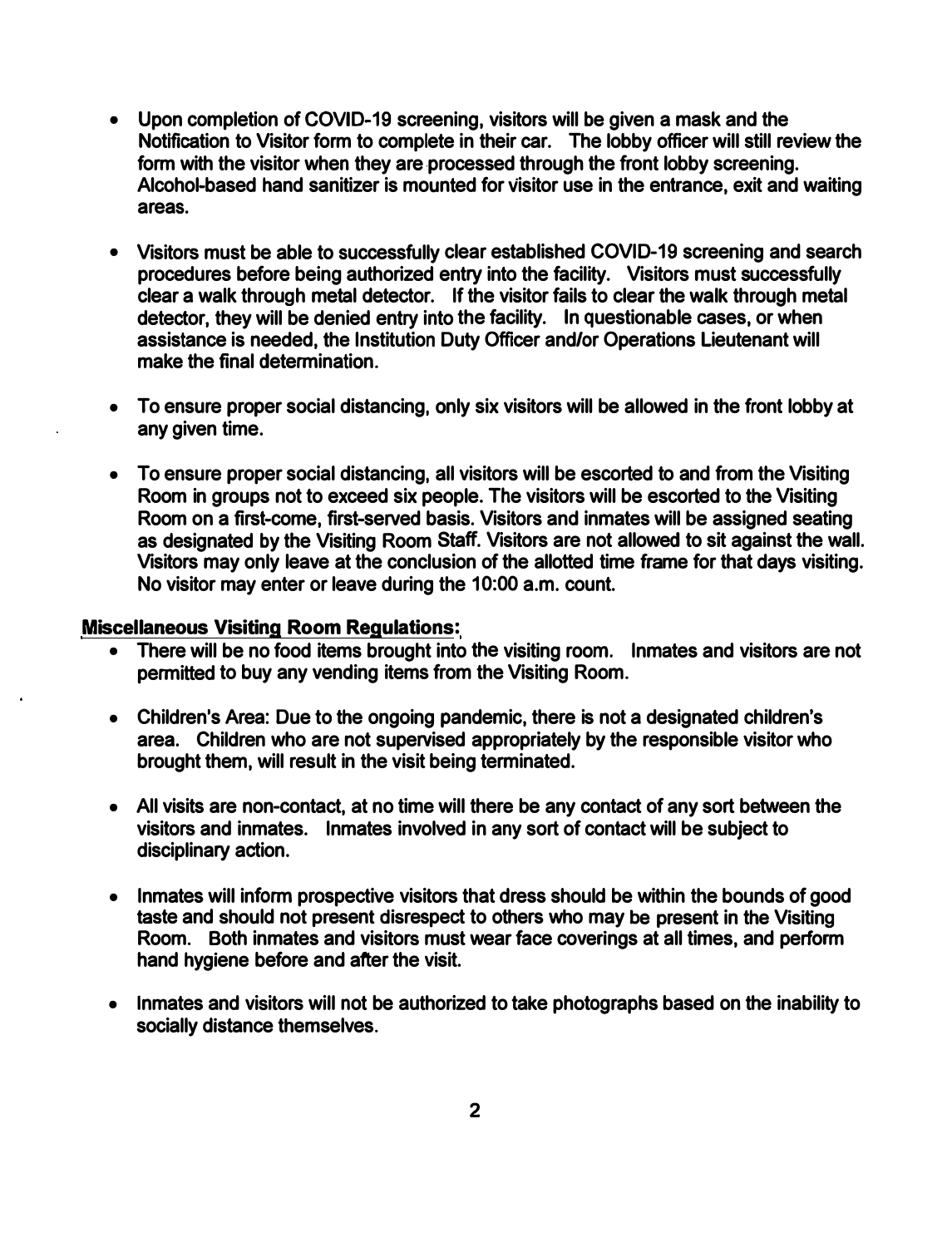#### **Allowable Items:**

- **• Proper face covering issued by institution staff**
- **• Jewelry normally worn**
- **• 2 baby bottles (dry formula in clear container only, no liquids)**
- **• Baby food in sealed clear plastic containers**
- **• Diapers and baby wipes**
- Children's clothes (2 sets)/blanket (no larger than 40"x40")
- **• Sweaters (must remain on for entire visit)**
- **• Heart medication/Inhalers**

#### **Sanitation Procedures:**

- **• All chairs, barriers, and other high-touch surfaces will be disinfected between visitation periods via bulk sprayers. Additionally, all surfaces will be wiped clean between visitor groups.**
- **• Sanitizing spray will be available in visitor bathrooms for sanitation between each use.**
- **• The lobby, sallyport and tunnel will be cleaned and sanitized following the completion of visiting each morning and afternoon.**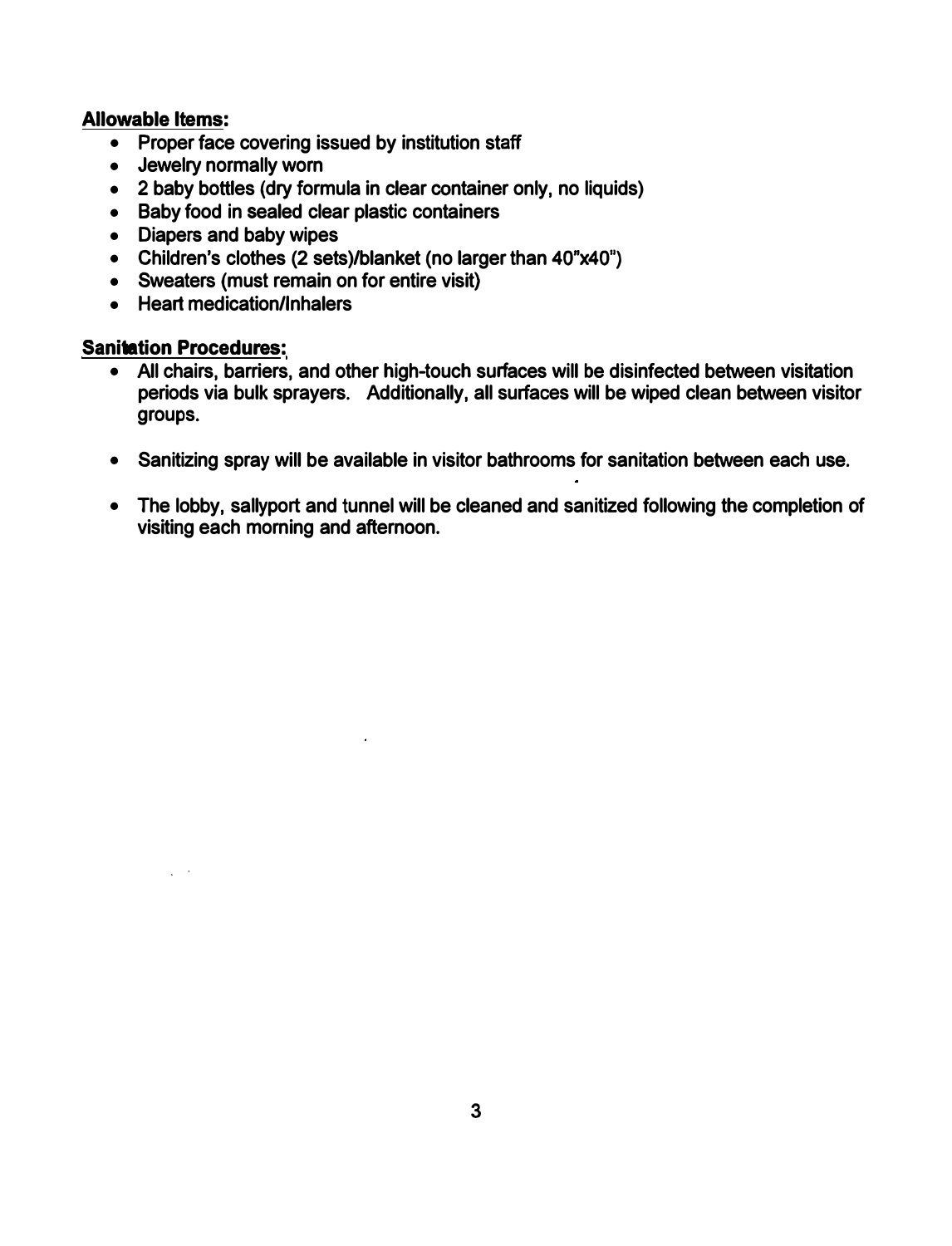## **March 2022**



| Sunday                                               | Monday         | Tuesday | Wednesday      | Thursday | Friday                                                               | Saturday                                         |
|------------------------------------------------------|----------------|---------|----------------|----------|----------------------------------------------------------------------|--------------------------------------------------|
|                                                      | £9             | 1       | $\overline{2}$ | 3        | $\overline{4}$<br>$AM -$<br>Adams/Columbia<br>PM-<br>Dane/Jun/Por    | 5<br>AM - Marquette/Sauk<br>PM - Waupaca/Waush   |
| 6<br>AM - Dane/Jun/Por<br>PM-Adams/Columbia          | $\overline{7}$ | 8       | 9              | 10       | 11<br>AM-<br>Waupaca/Wausha<br>PM-<br>Marquette/Sauk                 | 12<br>AM-<br>Adams/Col/Por<br>PM-<br>Dane/Juneau |
| 13<br>AM - Marquette/Sauk<br>PM - Waupaca/Waush      | 14             | 15      | 16             | 17       | 18<br>AM-<br>Dane/Juneau<br>PM-<br>Adams/Col/Por                     | 19<br>AM-Waupaca/Waush<br>PM-<br>Marquette/Sauk  |
| 20<br>AM-<br>Adams/Col/Por<br>PM-<br>Dane/Juneau     | 21             | 22      | 23             | 24       | 25<br>AM - Marquette/Sauk<br>PM - Waupaca/Waush                      | 26<br>AM-<br>Dane/Juneau<br>PM-<br>Adams/Col/Por |
| 27<br>AM-<br>Waupaca/Wausha<br>PM<br>-Marquette/Sauk | 28             | 29      | 30             | 31       | Aprill<br>n or<br><b>XOVE PIPE</b><br><b>Buck</b><br><b>TERRITOR</b> |                                                  |
| D                                                    | 4              | 233m    |                |          |                                                                      |                                                  |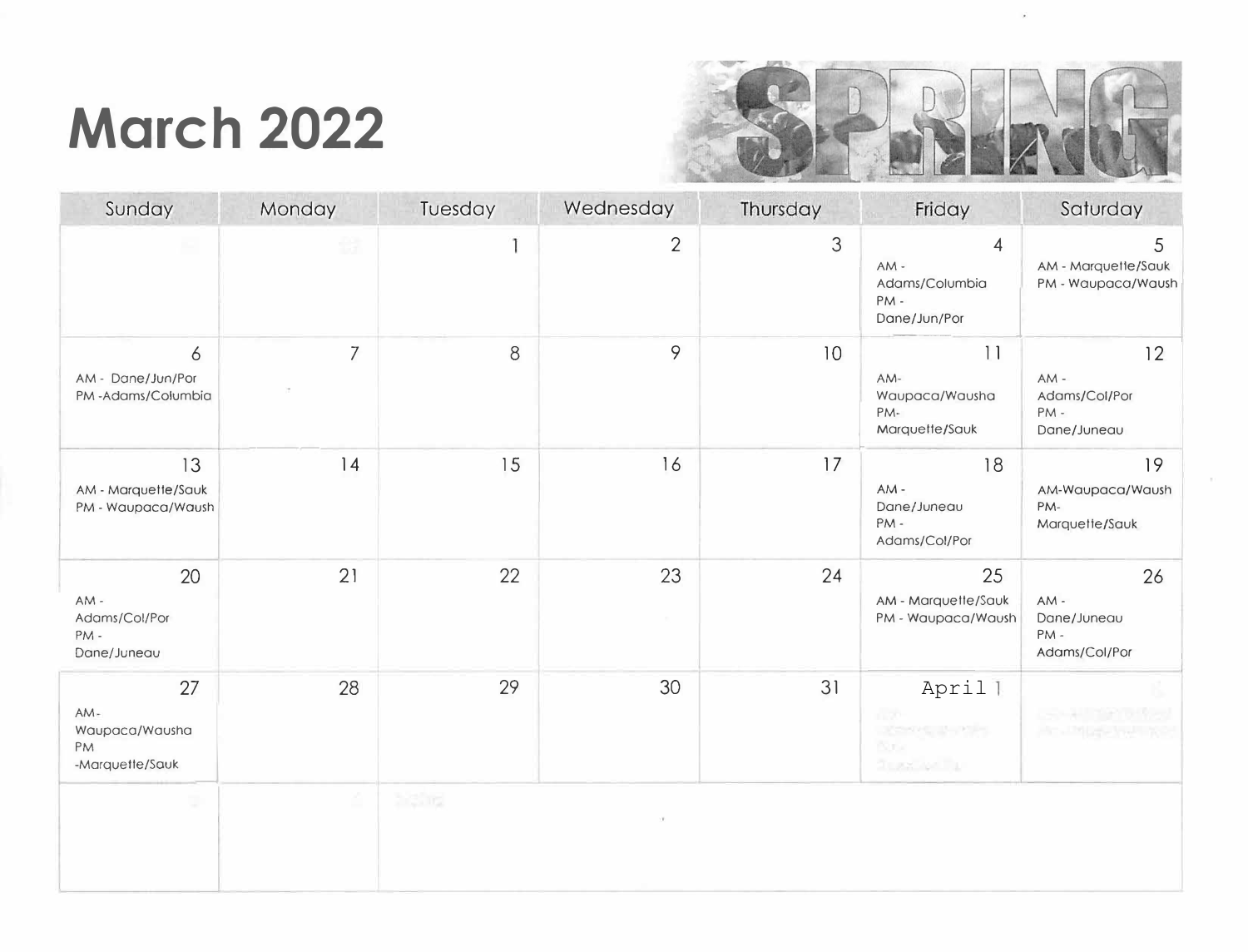# **April 2022**



| Sunday                                                 | Monday                                                 | Tuesday        | Wednesday, | Thursday | Friday                                              | Saturday                                                    |
|--------------------------------------------------------|--------------------------------------------------------|----------------|------------|----------|-----------------------------------------------------|-------------------------------------------------------------|
| 참                                                      | 监测                                                     | 濧              | 虳          | 24       | $AM -$<br>Adams/Columbia<br>PM-<br>Dane/Jun/Por     | $\overline{2}$<br>AM - Marquette/Sauk<br>PM - Waupaca/Waush |
| 3<br>AM - Dane/Jun/Por<br>PM-Adams/Columbia            | 4                                                      | 5              | 6          | 7        | 8<br>AM-<br>Waupaca/Wausha<br>PM-<br>Marquette/Sauk | 9<br>$AM -$<br>Adams/Col/Por<br>PM-<br>Dane/Juneau          |
| 10<br>AM - Marquette/Sauk<br>PM - Waupaca/Waush        | $  \cdot  $                                            | 12             | 13         | 14       | 15<br>$AM -$<br>Dane/Juneau<br>PM-<br>Adams/Col/Por | 16<br>AM-Waupaca/Waush<br>PM-<br>Marquette/Sauk             |
| 17<br>$AM -$<br>Adams/Col/Por<br>$PM -$<br>Dane/Juneau | 18                                                     | 19             | 20         | 21       | 22<br>AM - Marquette/Sauk<br>PM - Waupaca/Waush     | 23<br>$AM -$<br>Dane/Juneau<br>PM-<br>Adams/Col/Por         |
| 24<br>AM-<br>Weupaca/Wausha<br>PM<br>-Marquette/Sauk   | 25                                                     | 26             | 27         | 28       | 29<br>AM-<br>Adams/Columbia<br>PM-<br>Dane/Jun/Por  | 30<br>AM - Marquette/Sauk<br>PM - Waupaca/Waush             |
| Mayl<br>43<br>Safer spider pre-30<br>×<br>Sunsetzer    | P,<br>the Software Product<br><b>Basic Common Solo</b> | <b>Buildin</b> |            |          |                                                     |                                                             |